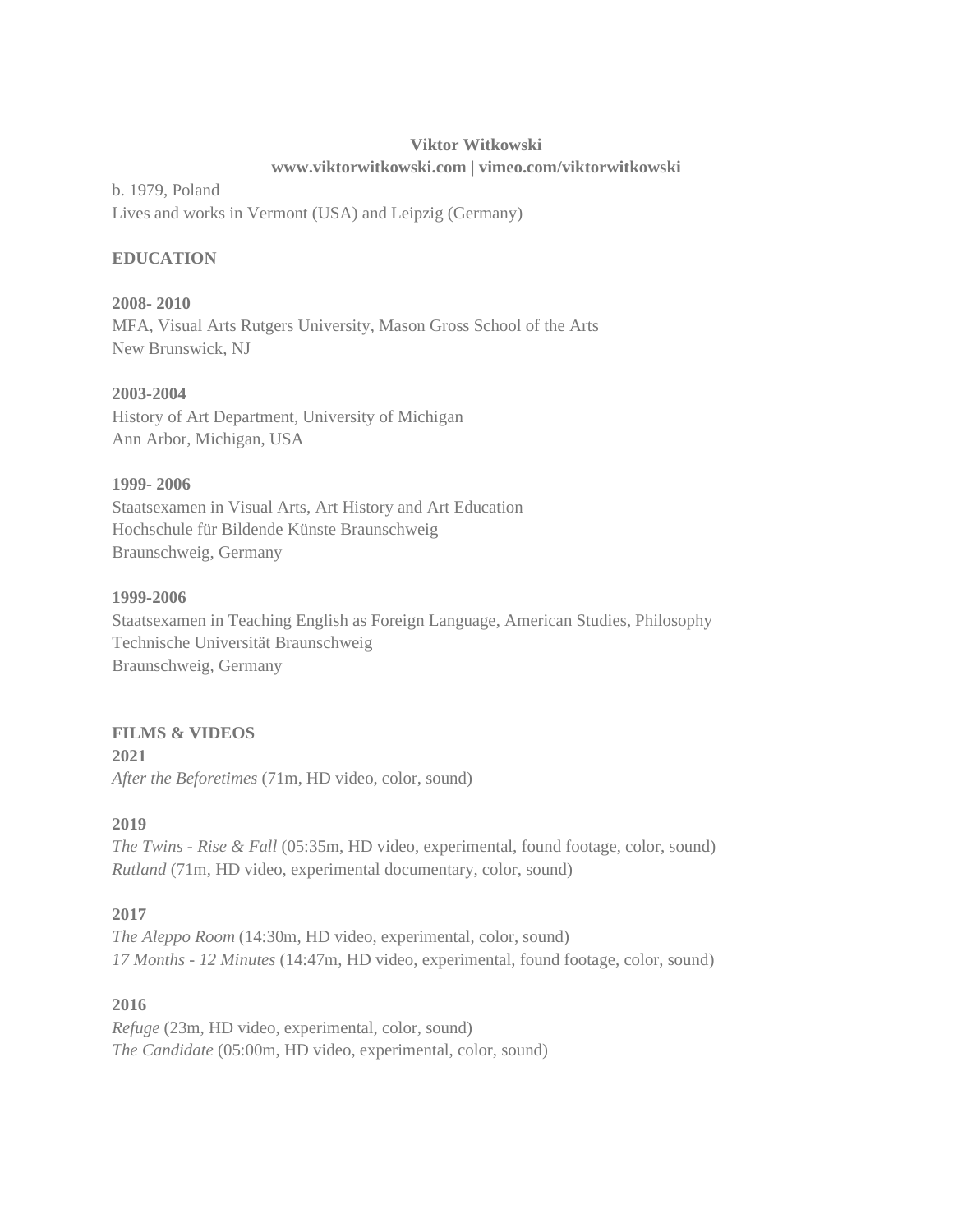#### **SCREENINGS & FESTIVALS 2021**

Official Selection, On Art Film Festival, Warsaw, Poland Honorable Mention, LA Underground Film Forum, Los Angeles, CA Honorable Mention, Experimental Forum, Los Angeles, CA Official Selection, Short Encounters International Film Festival, Athens, Greece Official Selection, Dumbo Film Festival, NYC Official Selection, Lisbon Film Rendezvous, Lisbon, Portugal

## **2020**

Official Selection, Raleigh Art & Film Festival, Raleigh, NC Official Selection, Middlebury New Filmmakers Festival, VT Official Selection, Cannes Art Film Festival, Cannes, France

## **2019**

Official Selection, ULTRAcinema, Mexico City, Mexico Official Selection, Lisbon Film Rendezvous, Lisbon, Portugal Official Selection, Ethnografilm Paris, Paris, France

## **2018**

Official Selection, Amacord Arthouse Television & Film Awards, Chicago, IL Screening of *The Aleppo Room* at the Museum for Islamic Art, Pergamon Museum, Berlin, Germany Official Selection, The Mespies, Minneapolis, WI

## **2017**

Official Selection, The Artists Forum Festival of the Moving Image, New York City, NY Official Selection (*Best Experimental Film*), Polish International Film Festival, Warsaw, Poland Official Selection, The Mespies, Minneapolis, WI Loew Auditorium, Black Family Visual Art Center, Dartmouth College, NH

#### **2016**

Official Selection, LA Underground Film Forum, Los Angeles, CA

# **AWARDS, RESIDENCIES and PUBLIC TALKS**

#### **2021**

Conversation with Wojciech Drąg from the University of Wroclaw and Irene Kacandes from Dartmouth College about: Poland and its relation to the Holocaust, Dartmouth College, Hanover, NH Artist Talk with Heide Fasnacht about the film After the Beforetimes, Creative Center, NYC

## **2020**

Denkzeit-Stipend awarded by the State of Saxony, Dresden, Germany Artist Talk with Laura Bierau, Lindenow TV as part of Lindenow, Leipzig, Germany Visiting Critic, LIA, Spinnerei, Leipzig, Germany AVIFF Incognito Prize for *The Twins (Rise & Fall)*, AVIFF Cannes Art Film Festival, Cannes, France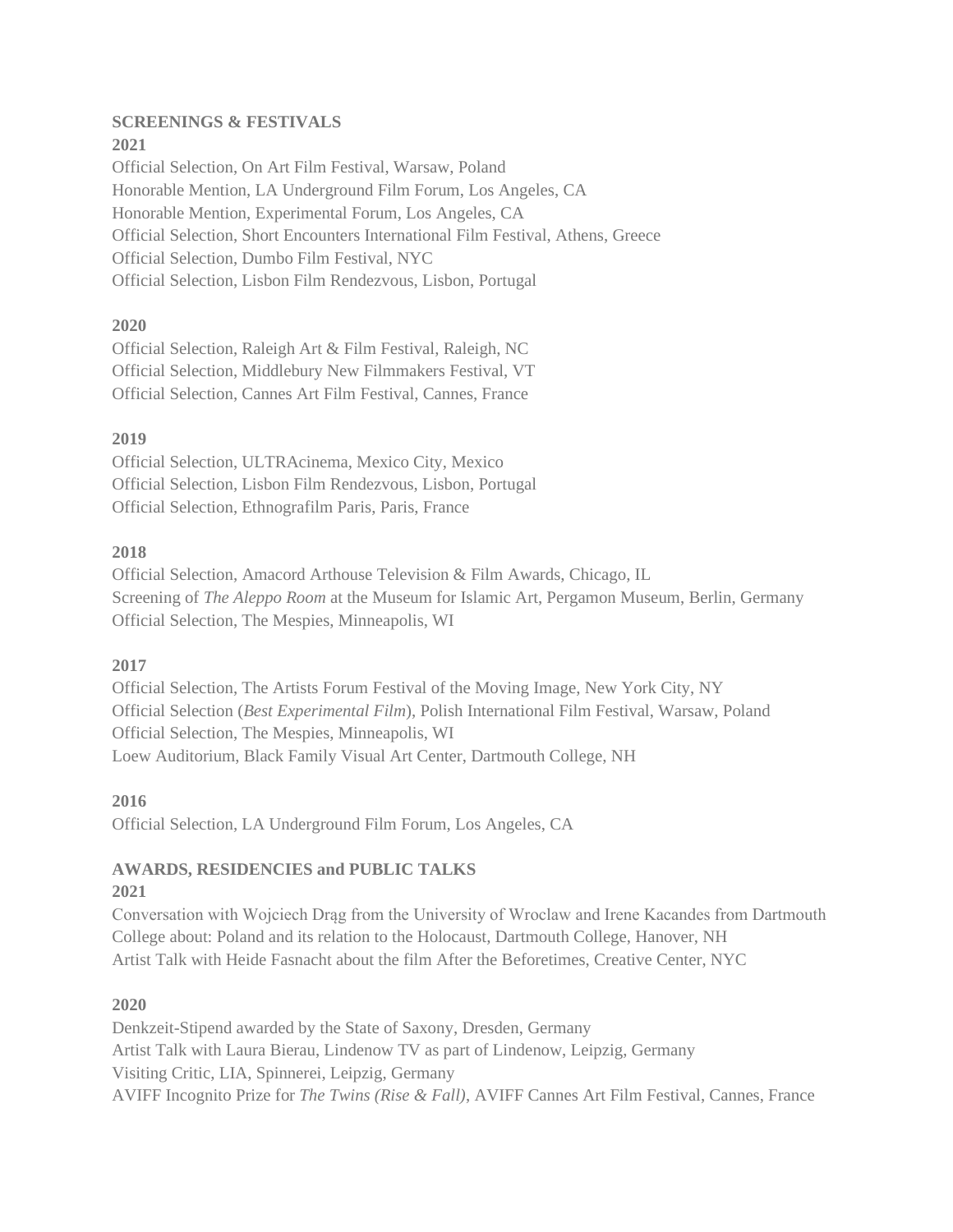#### **2019**

Honorable Mention - *Rutland*, LA Underground Film Forum, Los Angeles, CA Artist Residency at LIA (Leipzig International Art Programme), Leipzig, Germany Faculty Fellowship, Leslie Center for the Humanities, Dartmouth College, NH Artist Talk at Parsons The New School, NYC MFA Student Critiques at the New York Academy of Art, NYC

#### **2018**

Aesthetica Art Prize Anthology, 100 Contemporary Artist 2018, York, UK Artist Residency at *Pilotenküche*, Leipzig, German

## **2017**

Honorable Mention - *The Aleppo Room*, LA Underground Film Forum, Los Angeles, CA Award Winner - *Best Experimental Film (Refuge)*, Polish International Film Festival, Warsaw, Poland Award Winner - *Finest International Documentary (Refuge)*, The Mespies, Minneapolis, WI Faculty Fellowship, Leslie Center for the Humanities, Dartmouth College, NH Artist Residency at *Studio MM*, Galerie Martin Mertens, Berlin, Germany

## **2016**

Artist Residency at *Die Kolonie,* Worpswede, Germany

## **2013**

Best in Show, 1st Annual Juried National Exhibition, Flood Gallery, Asheville, NC

## **2011**

Dave Bown Projects, 3rd Semiannual Competition, New York, NYC

## **SELECTED EXHIBITIONS**

**2021** Intimate Spectres, Young Space Views, curated by Kate Mothes

## **2020**

Broken Screen (Pantalla Rota), El Blanco, Buenos Aires, Argentina Broken Screen (Pantalla Rota), Patio de las Artes, San Juan, Argentina Landfall (Solo-Exhibition), BBK, Leipzig, Germany (**postponed to April 2022**)

#### **2019**

Up[route]ed, Spartanburg Art Museum, Spartanburg, SC Digging & Diving, LIA, Spinnerei, Leipzig, Germany

#### **2018** Aesthetica Art Prize Exhibition, York Art Gallery, York, UK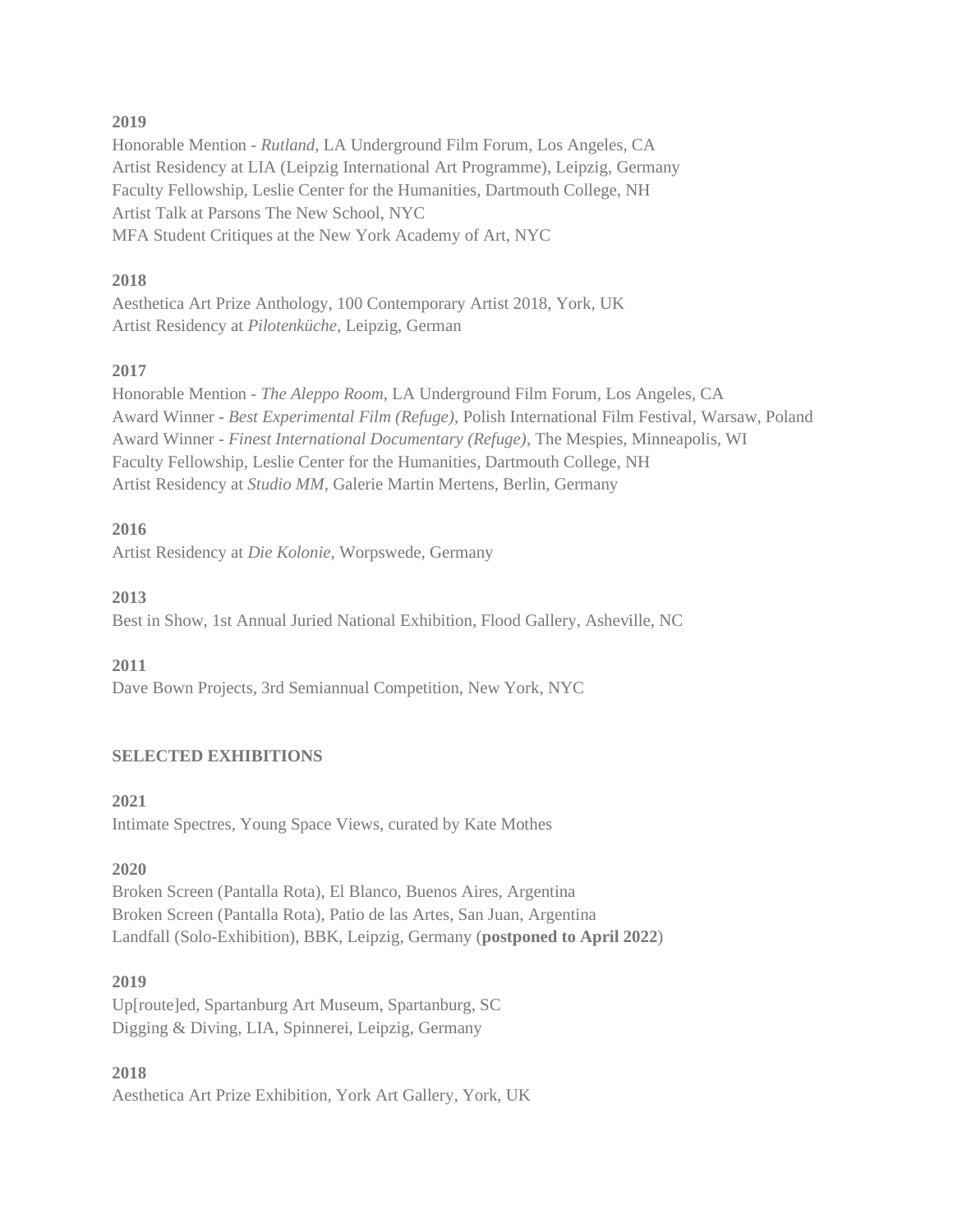FÄLSCHUNG // FAKE, Krudebude, Leipzig, Germany Intolerance as Violence, Hera Gallery (curated by Ian Alden Russell), Wakefield, RI Flugbahn, Pilotenkueche, Leipzig, Germany Durchdashaus, Ping Pong, Leipzig, Germany Unheimlich, Alte Handelsschule, Leipzig, Germany

#### **2017**

Art as Information, The Delaware Contemporary, Wilmington, DE PaperWest (curated by Willie Cole), Gittins Gallery, University of Utah, Salt Lake City, UT Faces of Immigration: Here and There, Russo Gallery, Haldeman, Dartmouth College, NH O.T., Studio MM, Galerie Martin Mertens, Berlin, Germany Berlin Gallery Weekend, Studio MM, Galerie Martin Mertens, Berlin, Germany

#### **2016**

Re: Formation, Ann Arbor Art Center, Ann Arbor, MI Re: Formation, Gallery Project, Toledo, OH Spring Benefit, Momenta Art, Brooklyn, NY Our Histories (Near and Far), The Caroll House Art Gallery, Keene State College, Keene, NH (Solo Exhibition) Visiting Faculty Exhibition, Strauss Gallery, Dartmouth College, Hanover, NH

#### **2015**

Spring Benefit, Momenta Art, Brooklyn, NY

#### **2014**

Unseen, Eastern Market (Gallery Project), Detroit, MI Unseen, Ann Arbor Art Center, Ann Arbor, MI

#### **2013**

Drones, Ann Arbor Art Center, Ann Arbor, MI Drones, Eastern Market (Gallery Project), Detroit, MI 10 Years Too Late, Institut für alles Mögliche (I-A-M), Berlin, Germany Push on the Surface, RVCC Art Gallery, Branchburg, NJ 1st Annual Juried National Exhibition, Flood Gallery, Asheville, NC (juried and curated by Diana Stoll from Aperture Magazine)

#### **2012**

Open Door, Rosalux Gallery, Minneapolis, MN Grammar of the Elite, Gallery Project, Ann Arbor, MI Federica Nadalutti and Viktor Witkowski, Nouvel Organon, Paris, France White Box Spring Benefit, White Box, New York, NY In-between: Abstraction and Figuration, Nouvel Organon, Paris, France